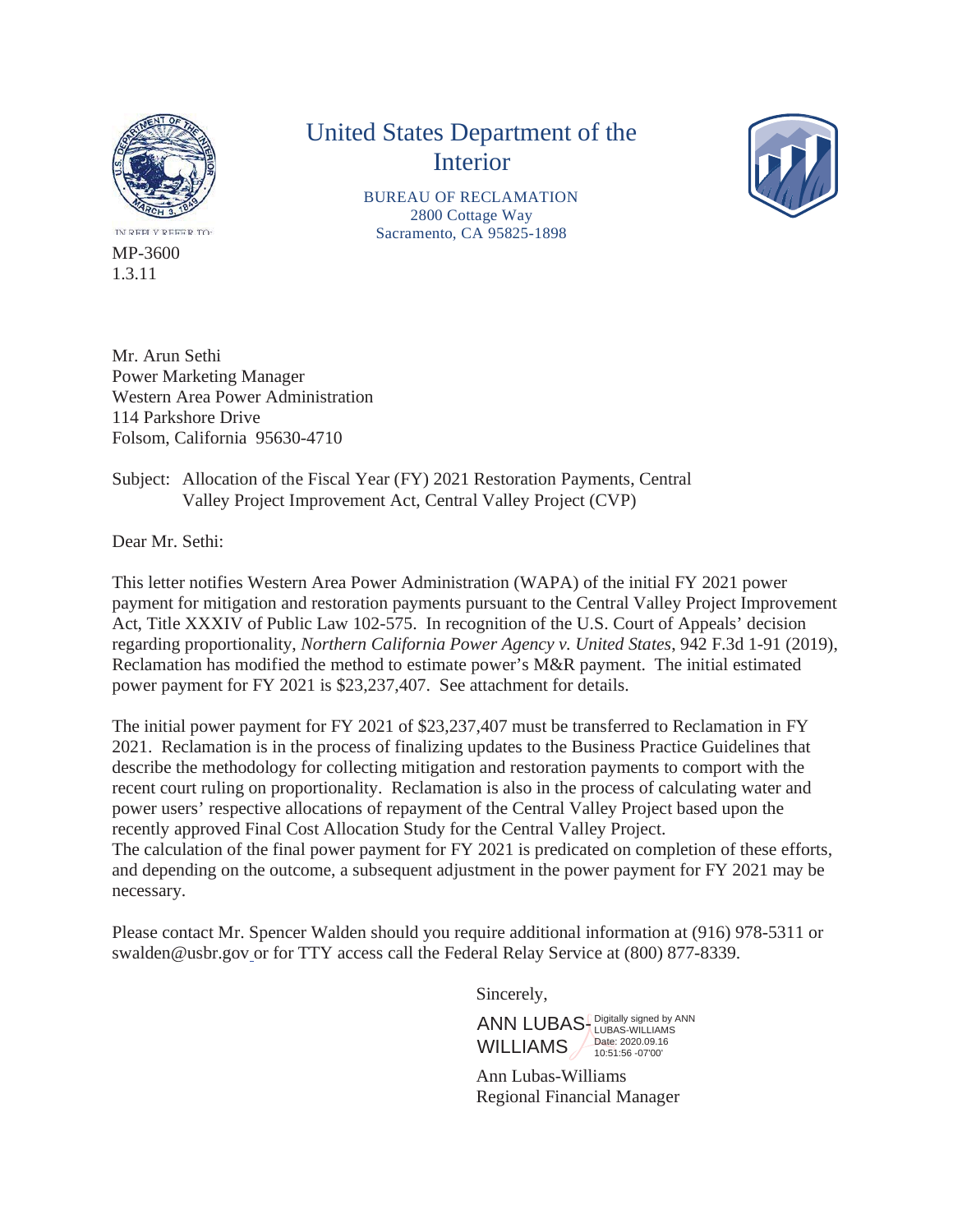## **CENTRAL VALLEY PROJECT RESTORATION FUND Mitigation and Restoration**

## **Table for determining power Mitigation & Restoration Payment**

Actual Water Receipts FY 2019

| Pre-Renewal Charges              |            |
|----------------------------------|------------|
| <b>Water Transfer Charges</b>    | 44.134     |
| <b>Tiered Water Charges</b>      | (28,016)   |
| <b>Friant Surcharges</b>         | 8,967,499  |
| Mitigation & Restoration - Water | 35,974,014 |
| M&I Surcharge                    |            |
| <b>Total Water Receipts:</b>     | 44,957,632 |

\*Initial estimated 10-year Rolling Average for Repayment of the CVP (2010 - 2019)

| <b>Fiscal Year</b> | Water Supply    |        | <b>Commercial Power</b> |        | Combined        |         |
|--------------------|-----------------|--------|-------------------------|--------|-----------------|---------|
| 2010               | \$1,253,448,692 |        | \$625,931,950           |        | \$1,879,380,642 |         |
| 2011               | \$1,260,289,274 |        | \$638,610,341           |        | \$1,898,899,615 |         |
| 2012               | \$1,267,129,856 |        | \$651,288,732           |        | \$1,918,418,588 |         |
| 2013               | \$1,273,970,438 |        | \$663,967,123           |        | \$1,937,937,561 |         |
| 2014               | \$1,273,970,438 |        | \$663,967,123           |        | \$1,937,937,561 |         |
| 2015               | \$1,273,970,438 |        | \$663,967,123           |        | \$1,937,937,561 |         |
| 2016               | \$1,273,970,438 |        | \$663,967,123           |        | \$1,937,937,561 |         |
| 2017               | \$1,273,970,438 |        | \$663,967,123           |        | \$1,937,937,561 |         |
| 2018               | \$1,273,970,438 |        | \$663,967,123           |        | \$1,937,937,561 |         |
| 2019               | \$1,273,970,438 | 65.93% | \$663,967,123           | 34.07% | \$1,937,937,561 | 100.00% |

\*\*FY 2021 Mitigation & Restoration Payment - Power

= (total water / water supply %) \* power %

=(44,957,632 / .6593)\*.3407 23,237,407

\*The 10-year Rolling Average for Repayment of the CVP is still being finalized. \*\*The calculation shown here contains rounded numbers.